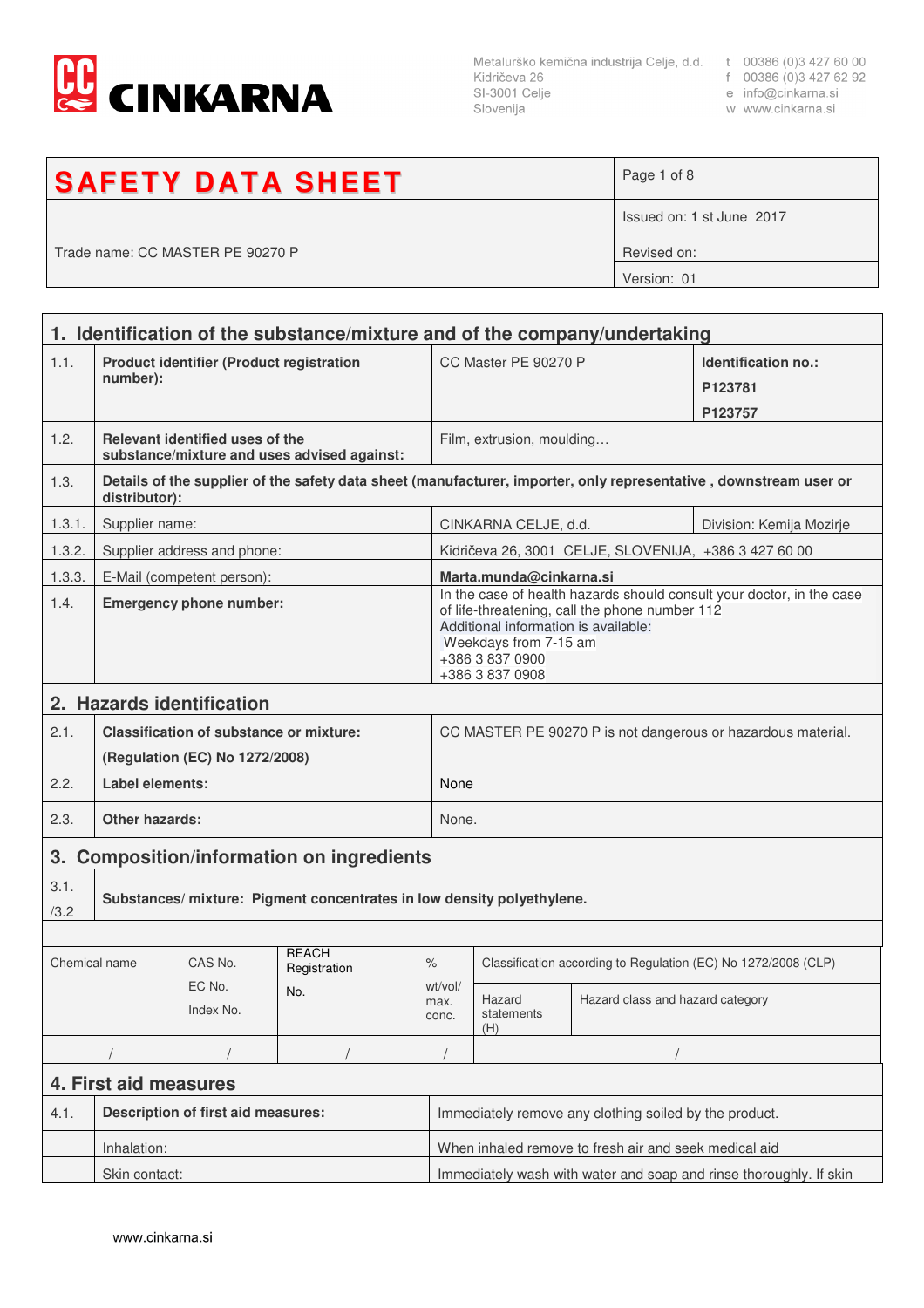Cinkarna Celje, SAFETY DATA SHEET **Page 2 of 8** Trade name: CC Master PE 90270 P

|        |                                                                                                | irritation continues, consult a doctor.                                                                                                 |
|--------|------------------------------------------------------------------------------------------------|-----------------------------------------------------------------------------------------------------------------------------------------|
|        | Eyes/mycosis contact:                                                                          | Rinse eyes under running water for several minutes. Keep the eyes<br>opened. If symptoms persist, seek medical advice.                  |
|        | Ingestion:                                                                                     | Rinse out the mouth and then drink plenty of water. If symptoms<br>persist, call for medical advice.                                    |
| 4.2    | Most important symptoms and effects, acute<br>and delayed:                                     | Not known.                                                                                                                              |
| 4.3.   | Indication of any immediate medical attention<br>and special treatment needed:                 | Toasted part of body cooling with cold water.                                                                                           |
|        | 5. Firefighting measures                                                                       |                                                                                                                                         |
| 5.1.   | <b>Extinguishing media</b>                                                                     |                                                                                                                                         |
|        | Appropriate media:                                                                             | $CO2$ , foam, water.                                                                                                                    |
|        | Inappropriate media:                                                                           | Strong water jet                                                                                                                        |
| 5.2.   | Specific hazards arising from the substance or<br>mixture:                                     | In case of fires, hazardous combustion gas is formed: CO and CO <sub>2</sub>                                                            |
| 5.3.   | <b>Advice for firefighters:</b>                                                                | Wear self-contained respiratory protective device. Wear fully                                                                           |
|        |                                                                                                | protective clothing.                                                                                                                    |
|        | 6. Accidental release measures                                                                 |                                                                                                                                         |
| 6.1.   | Personal precautions protective equipment and<br>emergency procedures                          | Usual precautions when handling the material.                                                                                           |
| 6.1.1. | For non-emergency persons:                                                                     | Prevent the transfer of material into surface water drainage system<br>and underground.                                                 |
| 6.1.2. | For emergency responders:                                                                      | No requirements.                                                                                                                        |
| 6.2.   | <b>Environmental precautions:</b>                                                              | Prevent the transfer of material into sewers and watercourses.                                                                          |
| 6.3.   | Methods and material for containment and<br>cleaning:                                          |                                                                                                                                         |
| 6.3.1. | Appropriate spillage retaining techniques (fencing,<br>covering drains, retaining procedures): | Collect spilled material in an appropriated container for disposal.<br>Deposit it based on regulation.                                  |
| 6.3.2. | Appropriate cleaning procedures                                                                |                                                                                                                                         |
|        | Neutralization techniques                                                                      | Not known.                                                                                                                              |
|        | Decontamination techniques                                                                     | Not known.                                                                                                                              |
|        | Absorbent materials                                                                            | Not known.                                                                                                                              |
|        | Cleaning techniques                                                                            | Use appropriate tools to put the spilled solid in an appropriate disposal<br>or recovery container. Reuse or recycle where possible.    |
|        | Sucking techniques                                                                             | Central vacuuming.                                                                                                                      |
|        | Required equipment for retaining /cleaning                                                     | Soil, sand, shovel.                                                                                                                     |
| 6.3.3. | Inappropriate cleaning or retaining techniques                                                 | Do not rinse with water.                                                                                                                |
| 6.4.   | Reference to other sections:                                                                   | For further disposal measures see chapter 13.                                                                                           |
|        | 7. Handling and storage                                                                        |                                                                                                                                         |
| 7.1.   | <b>Precautions for safe handling</b>                                                           |                                                                                                                                         |
| 7.1.1. | Recommendations shall be specified to:                                                         |                                                                                                                                         |
|        | Safe handing of substance or mixture:                                                          | Handle in contained and properly designed equipment system. Use<br>with adequate ventilation. Avoid ingestion and inhalation. Keep away |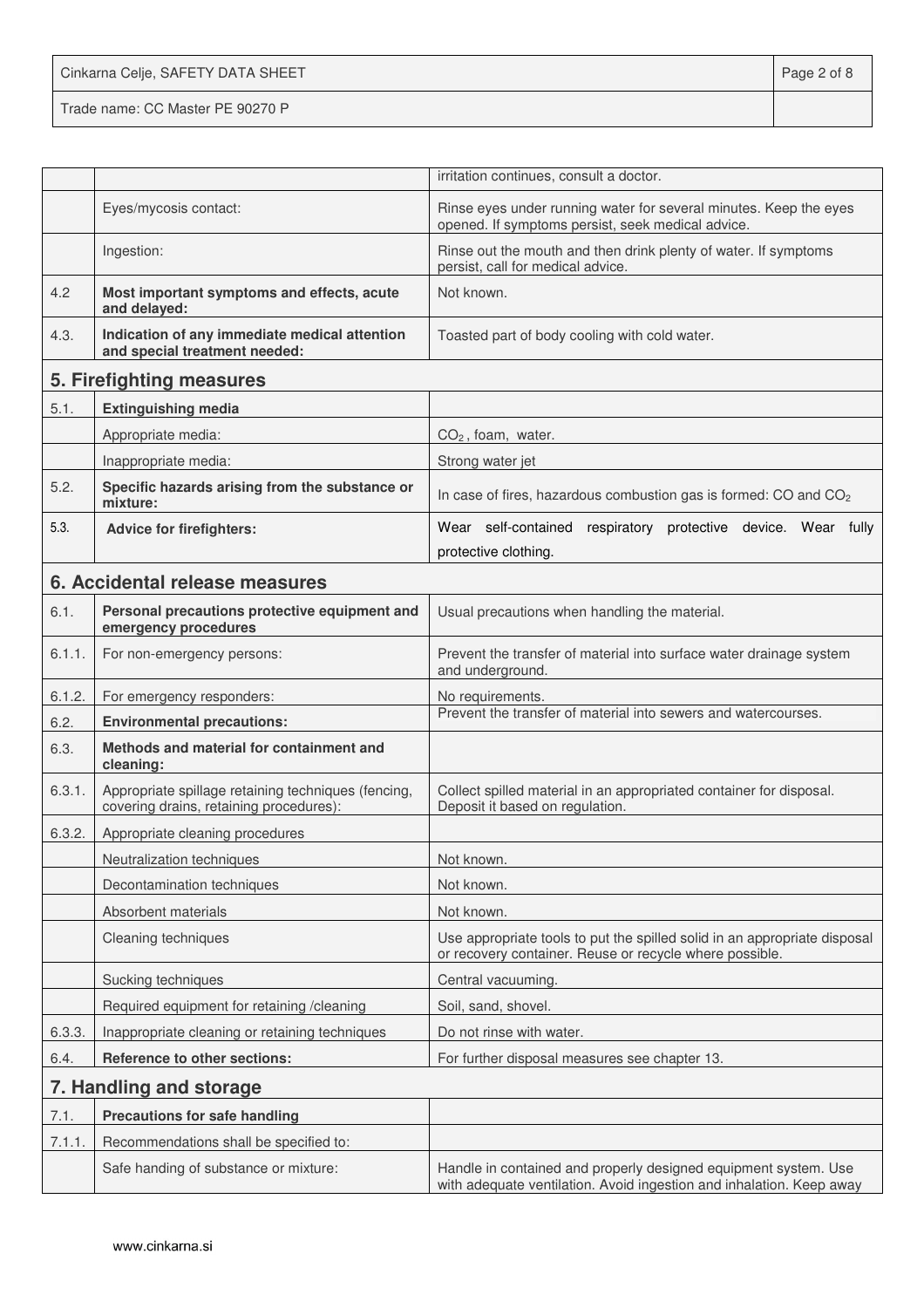Cinkarna Celje, SAFETY DATA SHEET **Page 3 of 8** 

Trade name: CC Master PE 90270 P

|        |                                                                                                                      | from uncontrolled heat and incompatible materials.                                                                                                                                               |
|--------|----------------------------------------------------------------------------------------------------------------------|--------------------------------------------------------------------------------------------------------------------------------------------------------------------------------------------------|
|        | Prevent handling of incompatible substances or<br>mixtures:                                                          | Lay attention to the warnings on the label.                                                                                                                                                      |
|        | Reduce the release of the substance or mixture to<br>the environment:                                                | Packaging should be tightly closed and upright to prevent leakage.                                                                                                                               |
| 7.1.2. | General working hygiene (prohibited eating,<br>drinking and smoking within working area; washing<br>hands $\ldots$ ) | Immediately remove any clothing soiled by the product. Avoid contact<br>with skin and eyes. During processing and handling of the product,<br>don't eat and drink. Avoid inhalation of dust.     |
| 7.2.   | Conditions for safe storage, including any<br>incompatibilities                                                      |                                                                                                                                                                                                  |
|        | Management of risk associated with:                                                                                  | Ground all material handling and transfer equipment to dissipate built-<br>up of static electricity.                                                                                             |
|        | - explosive atmospheres:                                                                                             | Every effort should be made to prevent the accumulation of powders<br>or fine dusts around material handling systems. ŽAccumulated<br>powders or fine dusts may form explosive air-dust mixture. |
|        | - corrosive substances:                                                                                              | Keep away from food, drink and the strong oxidizers.                                                                                                                                             |
|        | - incompatible substances or mixtures:                                                                               | The premises must be adequately ventilated.                                                                                                                                                      |
|        | - evaporation substances:                                                                                            | Keep from sources of ignition, heat and open flame.                                                                                                                                              |
|        | - potential ignition sources:                                                                                        | Precautions against electrostatic electricity, the use of grounded<br>equipment.                                                                                                                 |
|        | How to control the effects of                                                                                        |                                                                                                                                                                                                  |
|        | - weather conditions:                                                                                                | Store in a dry place.                                                                                                                                                                            |
|        | - ambient pressure:                                                                                                  | There are no requirements.                                                                                                                                                                       |
|        | - temperature:                                                                                                       | Do not store above 25 °C.                                                                                                                                                                        |
|        | - sunlight:                                                                                                          | Keep away from heat and direct sunlight.                                                                                                                                                         |
|        | - humidity:                                                                                                          | Store the product in dry and cold place. Keep away from heat, direct<br>sunlight and moisture. Keep in well-closed packaging.                                                                    |
|        | - vibrations:                                                                                                        | There are no requirements.                                                                                                                                                                       |
|        | Securing integrity of substance or mixture by use<br>of:                                                             |                                                                                                                                                                                                  |
|        | stabilisers:                                                                                                         | There are no requirements.                                                                                                                                                                       |
|        | - antioxidants:                                                                                                      | There are no requirements.                                                                                                                                                                       |
|        | Other advice including:                                                                                              |                                                                                                                                                                                                  |
|        | - ventilation requirements;                                                                                          | Facilities must be adequately ventilated.                                                                                                                                                        |
|        | - specific designs for storage rooms or vessels<br>(including retention walls and ventilation):                      | No special measures required.                                                                                                                                                                    |
|        | - quantity limitations regarding storage conditions:                                                                 | No special measures required.                                                                                                                                                                    |
|        | - packaging compatibility:                                                                                           | No special measures required.                                                                                                                                                                    |
| 7.3.   | Specific end use(s):                                                                                                 | Colouring of polyethylene products.                                                                                                                                                              |
|        | 8. Exposure control/ personal protection                                                                             |                                                                                                                                                                                                  |
| 8.1.   | <b>Control parameters</b>                                                                                            |                                                                                                                                                                                                  |
| 8.1.1. | Limit values (MV):                                                                                                   |                                                                                                                                                                                                  |
|        | <b>DNEL</b>                                                                                                          | Titanium dioxide: 10 mg/m <sup>3</sup>                                                                                                                                                           |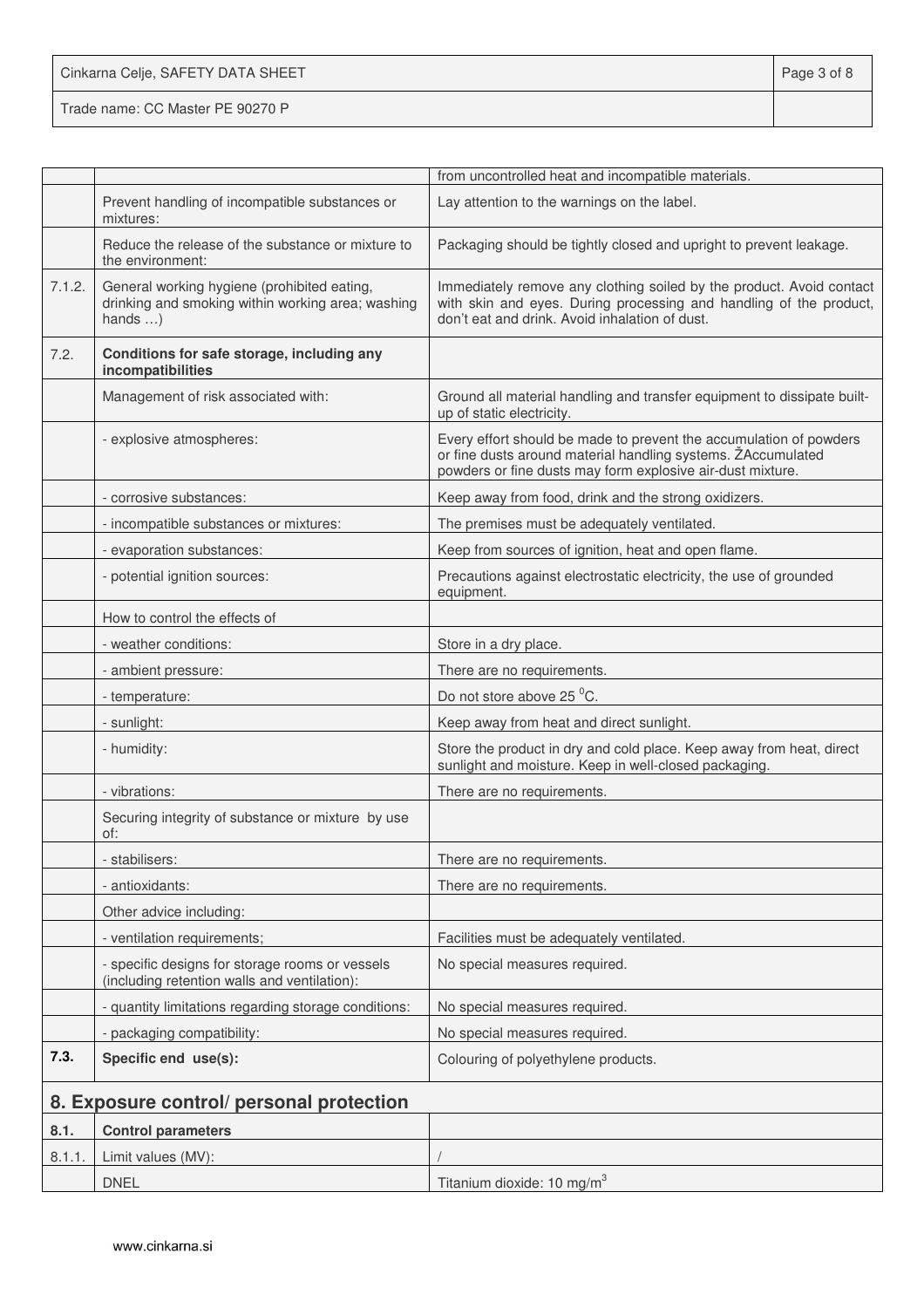Cinkarna Celje, SAFETY DATA SHEET **Page 4 of 8** 

Trade name: CC Master PE 90270 P

|                                     | <b>PNEC</b>                                               | Titanium dioxide:<br>Freshwater: $> 0,127$ mg/l                                                                                                                                                                                                                                                                                                                                                                                                                                     |  |  |
|-------------------------------------|-----------------------------------------------------------|-------------------------------------------------------------------------------------------------------------------------------------------------------------------------------------------------------------------------------------------------------------------------------------------------------------------------------------------------------------------------------------------------------------------------------------------------------------------------------------|--|--|
|                                     |                                                           |                                                                                                                                                                                                                                                                                                                                                                                                                                                                                     |  |  |
|                                     |                                                           | Freshwater deposits: > 1000 mg/kg                                                                                                                                                                                                                                                                                                                                                                                                                                                   |  |  |
|                                     |                                                           | Sea water: $> 0.62$ mg/l                                                                                                                                                                                                                                                                                                                                                                                                                                                            |  |  |
|                                     |                                                           | Sea water deposits: > 100 mg/kg                                                                                                                                                                                                                                                                                                                                                                                                                                                     |  |  |
|                                     |                                                           | Soil: > 100 mg/kg<br>Wastewater treatment plant: > 100 mg/kg                                                                                                                                                                                                                                                                                                                                                                                                                        |  |  |
| 8.2.                                | <b>Exposure control</b>                                   |                                                                                                                                                                                                                                                                                                                                                                                                                                                                                     |  |  |
| 8.2.1.                              | Appropriate engineering controls:                         | Ventilation on the work place.                                                                                                                                                                                                                                                                                                                                                                                                                                                      |  |  |
| 8.2.2.                              | Personal protective equipment:                            |                                                                                                                                                                                                                                                                                                                                                                                                                                                                                     |  |  |
|                                     | - respiratory protection:                                 | If engineering controls and ventilation are not sufficient to prevent<br>built-up of aerosols, vapours or dusts, appropriate NIOSH approved<br>air-purifying respirators or self-contained breathing apparatus<br>appropriate for exposure potential should be used. Air-supplied<br>breathing apparatus must be used when oxygen concentrations are<br>low or if airborne concentrations exceed the limits of the air-purifyng<br>respirators. Dust musk, SIST EN 140:1999/AC:2000 |  |  |
|                                     | - skin protection:                                        | Protective clothing, SIST EN ISO 13688:2013                                                                                                                                                                                                                                                                                                                                                                                                                                         |  |  |
|                                     | - hand protection:                                        | Wear thermal insulating gloves whenever molten material is present.<br>SIST EN 374-3:2003/AC:2006                                                                                                                                                                                                                                                                                                                                                                                   |  |  |
|                                     | - eye/face protection:                                    | Safety goggles, SIST EN 166:2002                                                                                                                                                                                                                                                                                                                                                                                                                                                    |  |  |
|                                     | - heat radiation protection:                              | Gloves, SIST EN 407:2004                                                                                                                                                                                                                                                                                                                                                                                                                                                            |  |  |
|                                     | Other:                                                    | Before eating, drinking, or smoking, wash face and hands thoroughly<br>with soap and water.                                                                                                                                                                                                                                                                                                                                                                                         |  |  |
| 8.2.3.                              | Environment exposure control:                             | Do not allow product to reach ground water, water bodies or sewage<br>system.                                                                                                                                                                                                                                                                                                                                                                                                       |  |  |
|                                     | 9. Physical and chemical properties                       |                                                                                                                                                                                                                                                                                                                                                                                                                                                                                     |  |  |
| 9.1.                                | Information on basic physical and chemical<br>properties: |                                                                                                                                                                                                                                                                                                                                                                                                                                                                                     |  |  |
|                                     | - appearance                                              | Solid, pellets                                                                                                                                                                                                                                                                                                                                                                                                                                                                      |  |  |
|                                     | - color                                                   | White                                                                                                                                                                                                                                                                                                                                                                                                                                                                               |  |  |
|                                     | - odor:                                                   | Odorles                                                                                                                                                                                                                                                                                                                                                                                                                                                                             |  |  |
|                                     | Upper/lower flammability or explosive limit:              | N.a.                                                                                                                                                                                                                                                                                                                                                                                                                                                                                |  |  |
|                                     | Relative density:                                         | 1,80 – 1,90 g/m <sup>3</sup> at 20 <sup>o</sup> C                                                                                                                                                                                                                                                                                                                                                                                                                                   |  |  |
|                                     | Solubility:                                               | Insoluble in water                                                                                                                                                                                                                                                                                                                                                                                                                                                                  |  |  |
| 9.2.                                | Other information:                                        | N.a.                                                                                                                                                                                                                                                                                                                                                                                                                                                                                |  |  |
|                                     | 10. Stability and reactivity                              |                                                                                                                                                                                                                                                                                                                                                                                                                                                                                     |  |  |
| 10.1.                               | <b>Reactivity:</b>                                        | Stable and not reactive.                                                                                                                                                                                                                                                                                                                                                                                                                                                            |  |  |
| 10.2.<br><b>Chemical stability:</b> |                                                           | Under normal conditions the products is stable.                                                                                                                                                                                                                                                                                                                                                                                                                                     |  |  |
| 10.3.                               | <b>Possible hazardous reactions:</b>                      | This product is stable under normal use conditions for shock,                                                                                                                                                                                                                                                                                                                                                                                                                       |  |  |
|                                     |                                                           | vibration, pressure or temperature.                                                                                                                                                                                                                                                                                                                                                                                                                                                 |  |  |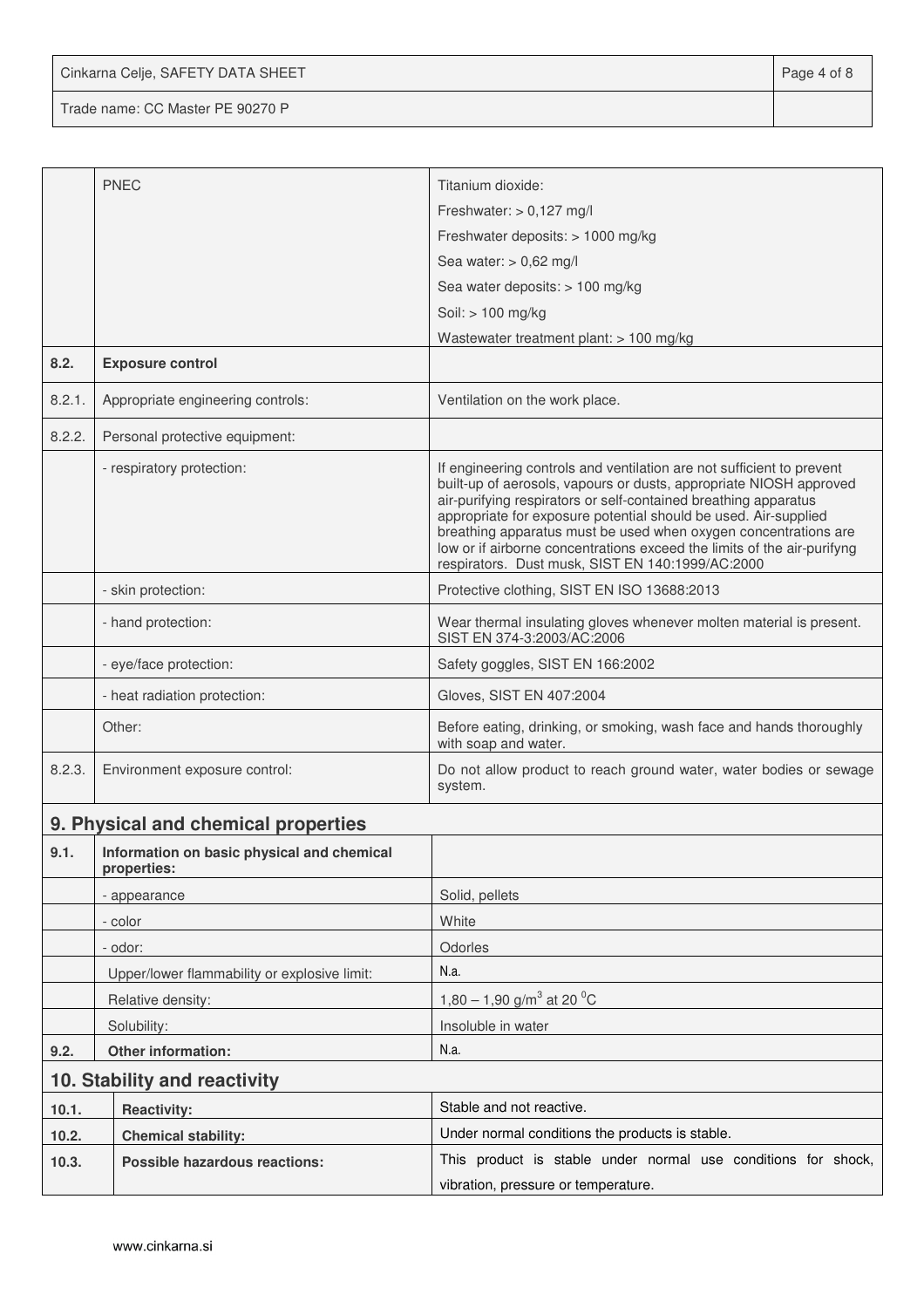Cinkarna Celje, SAFETY DATA SHEET **Page 5 of 8** 

Trade name: CC Master PE 90270 P

| 10.4. | <b>Conditions to avoid:</b>              | Avoid contact with flames or sparks. Do not heat temperatures<br>exceeding 350 °C.                                                                                                                                                                                                                                                                                                                                                                                                                                                                                                                                                                                                                                                                    |
|-------|------------------------------------------|-------------------------------------------------------------------------------------------------------------------------------------------------------------------------------------------------------------------------------------------------------------------------------------------------------------------------------------------------------------------------------------------------------------------------------------------------------------------------------------------------------------------------------------------------------------------------------------------------------------------------------------------------------------------------------------------------------------------------------------------------------|
| 10.5. | Incompatible materials:                  | Acid, alkali and oxidants.                                                                                                                                                                                                                                                                                                                                                                                                                                                                                                                                                                                                                                                                                                                            |
| 10.6. | <b>Hazardous decomposition products:</b> | Dust may from an explosive mixture with air, ignited by sparks<br>or source of ignition.                                                                                                                                                                                                                                                                                                                                                                                                                                                                                                                                                                                                                                                              |
|       | 11. Toxicological data                   |                                                                                                                                                                                                                                                                                                                                                                                                                                                                                                                                                                                                                                                                                                                                                       |
| 11.1. | Information on toxicological effects     |                                                                                                                                                                                                                                                                                                                                                                                                                                                                                                                                                                                                                                                                                                                                                       |
|       | - Acute toxicity:                        | Titanium dioxide:<br>Acute oral toxicity: LD 50/rat > 5000 mg/kg<br>Acute oral toxicity by inhalation: LD 50/4h rat > 6,82 mg/l                                                                                                                                                                                                                                                                                                                                                                                                                                                                                                                                                                                                                       |
|       | - skin corrosion/irritation:             | N.a.                                                                                                                                                                                                                                                                                                                                                                                                                                                                                                                                                                                                                                                                                                                                                  |
|       | - Serious eye damage/irritation:         | N.a.                                                                                                                                                                                                                                                                                                                                                                                                                                                                                                                                                                                                                                                                                                                                                  |
|       | - respiratory or skin sensitisation:     | May cause allergic reaction                                                                                                                                                                                                                                                                                                                                                                                                                                                                                                                                                                                                                                                                                                                           |
|       | - germ cell mutagenicity:                | N.a.                                                                                                                                                                                                                                                                                                                                                                                                                                                                                                                                                                                                                                                                                                                                                  |
|       | - Carcinogenicity:                       | In February 2006 the IARC came to the conclusion that there are not<br>enough evidence that titanium dioxide has carcinogenic effects in<br>humans. However, based on experiments in rats (inhalation), the IARC<br>notes that there is enough proof for carcinogenicity in the studied<br>animals (rats). General conclusion of the IARC is that Titanium<br>dioxide is "possibly carcinogen" to humans (class 2B).<br>This conclusion is based on the IARC rules that require the<br>identification of carcinogenicity be made by confirming the results<br>regarding the formation of tumours and performing two or more<br>independent researches in one living species in different laboratories<br>or on separate occasions by various methods. |
|       | - Toxicity for reproduction:             | It is not toxic for reproduction.                                                                                                                                                                                                                                                                                                                                                                                                                                                                                                                                                                                                                                                                                                                     |
|       | - STOT - single exposure:                | N.a.                                                                                                                                                                                                                                                                                                                                                                                                                                                                                                                                                                                                                                                                                                                                                  |
|       | - STOT - repeated exposure:              | N.a.                                                                                                                                                                                                                                                                                                                                                                                                                                                                                                                                                                                                                                                                                                                                                  |
|       | - Inhalation hazards:                    | N.a.                                                                                                                                                                                                                                                                                                                                                                                                                                                                                                                                                                                                                                                                                                                                                  |
|       | 12. Ecological information               |                                                                                                                                                                                                                                                                                                                                                                                                                                                                                                                                                                                                                                                                                                                                                       |
| 12.1. | <b>Toxicity:</b>                         | Titanium dioxide:<br>Toxicity for fish:<br>$LC_{50}$ / 96 h / Pimephales promelas (fathead minnow): $> 1000$ mg/l<br>Toxicity for aquatic organisms:<br>EC <sub>50</sub> / 72 h / Pseudokirchneriella subcapitata (green algae): 61 mg/l<br>Toxicity for aquatic invertebrates:<br>EC <sub>50</sub> / 48 h / Daphnia magna (water flea): > 1000 mg/l                                                                                                                                                                                                                                                                                                                                                                                                  |
| 12.2. | Persistence and degradability:           | The product is bio non-degradable and insoluble in water.                                                                                                                                                                                                                                                                                                                                                                                                                                                                                                                                                                                                                                                                                             |
| 12.3. | <b>Accumulation in organisms:</b>        | The product does not accumulate in organisms.                                                                                                                                                                                                                                                                                                                                                                                                                                                                                                                                                                                                                                                                                                         |
| 12.4. | <b>Mobility in soil:</b>                 | N.a.                                                                                                                                                                                                                                                                                                                                                                                                                                                                                                                                                                                                                                                                                                                                                  |
| 12.5. | PBT and vPvB assessment results:         | Unclassified substance PBT/ Unclassified substance vPvB.                                                                                                                                                                                                                                                                                                                                                                                                                                                                                                                                                                                                                                                                                              |
| 12.6. | <b>Other adversative effects:</b>        | Do not allow product to reach ground water, water bodies or sewage<br>system.                                                                                                                                                                                                                                                                                                                                                                                                                                                                                                                                                                                                                                                                         |
|       | 13. Disposal considerations              |                                                                                                                                                                                                                                                                                                                                                                                                                                                                                                                                                                                                                                                                                                                                                       |
| 13.1. | Waste treatment methods:                 | Remove in accordance with local regulations<br>Classification No. 07 02 13waste plastic                                                                                                                                                                                                                                                                                                                                                                                                                                                                                                                                                                                                                                                               |
|       |                                          |                                                                                                                                                                                                                                                                                                                                                                                                                                                                                                                                                                                                                                                                                                                                                       |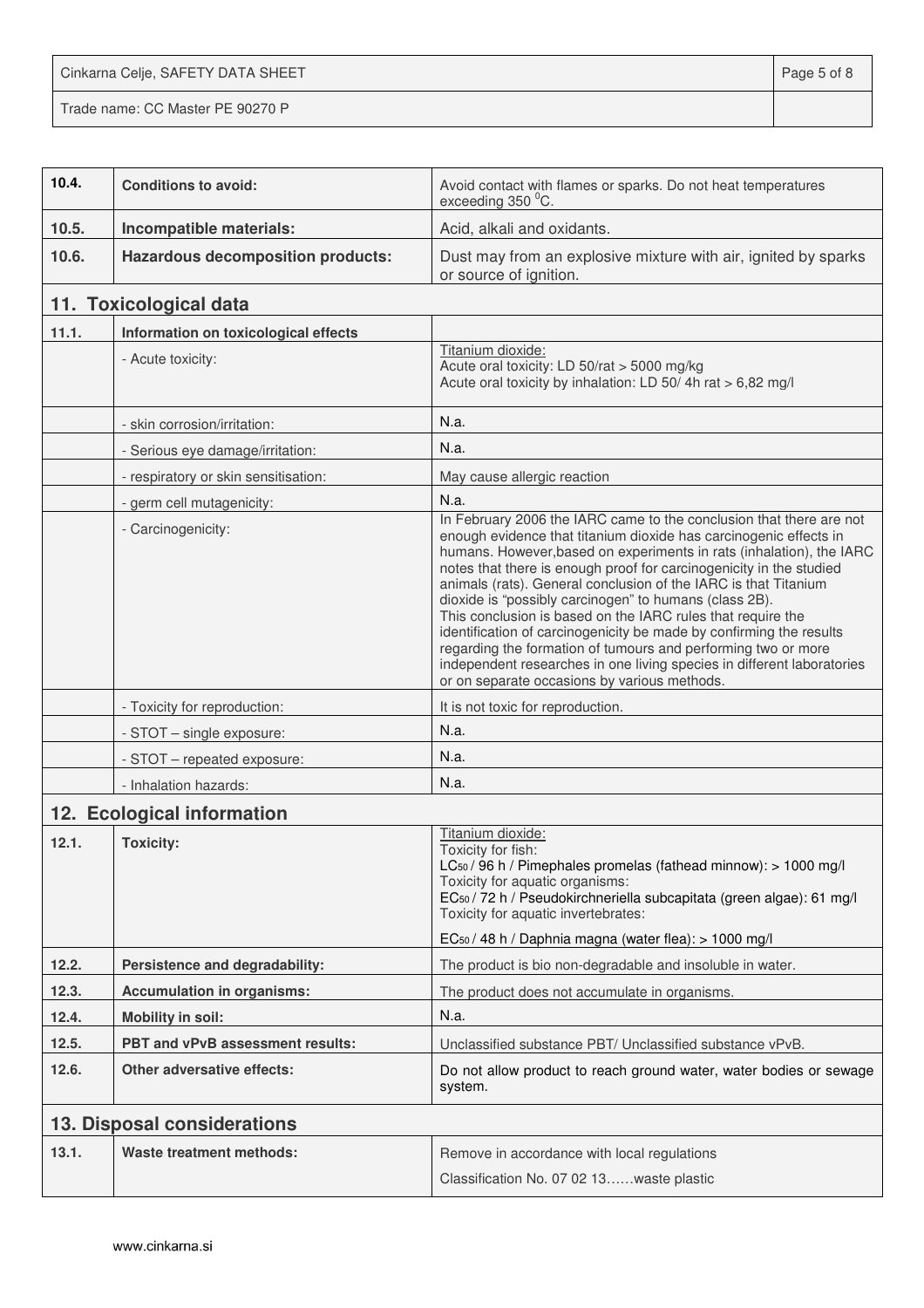Cinkarna Celje, SAFETY DATA SHEET **Page 6 of 8** and 2011 12 and 2012 12 and 2012 12 and 2012 12 and 2012 12 and 201 Trade name: CC Master PE 90270 P

|        | 14. Transport information                                                                                                                                                                                  |                                                                                                                                                                                                                                                                         |
|--------|------------------------------------------------------------------------------------------------------------------------------------------------------------------------------------------------------------|-------------------------------------------------------------------------------------------------------------------------------------------------------------------------------------------------------------------------------------------------------------------------|
|        | ADR, RID, AND, IMDG, ICAO-TI/IATA-DGR                                                                                                                                                                      |                                                                                                                                                                                                                                                                         |
| 14.1.  | UN number:                                                                                                                                                                                                 |                                                                                                                                                                                                                                                                         |
| 14.2.  | UN proper shipping (technical name if<br>required):                                                                                                                                                        |                                                                                                                                                                                                                                                                         |
| 14.3   | <b>Transport hazard class:</b>                                                                                                                                                                             |                                                                                                                                                                                                                                                                         |
| 14.4.  | Packaging group:                                                                                                                                                                                           |                                                                                                                                                                                                                                                                         |
| 14.5.  | <b>Hazard to environment:</b>                                                                                                                                                                              |                                                                                                                                                                                                                                                                         |
| 14.6.  | <b>Special precautions for user:</b>                                                                                                                                                                       |                                                                                                                                                                                                                                                                         |
| 14.7.  | Bulk transport by MARPOL 73/78 Annex II<br>and IBC Code:                                                                                                                                                   |                                                                                                                                                                                                                                                                         |
| 14.8.  | Tunnel code:                                                                                                                                                                                               |                                                                                                                                                                                                                                                                         |
| 14.9.  | <b>Classification code:</b>                                                                                                                                                                                |                                                                                                                                                                                                                                                                         |
| 14.10. | <b>Hazard label:</b>                                                                                                                                                                                       |                                                                                                                                                                                                                                                                         |
|        | 15. Regulatory information                                                                                                                                                                                 |                                                                                                                                                                                                                                                                         |
| 15.1.  | Rules and regulations regarding health,<br>safety, and environmental hazard specific to<br>the substance or mixture:                                                                                       | Law of chemicals and regulation of classification, packaging and<br>labelling of hazard material and preparation.                                                                                                                                                       |
| 15.2.  | <b>Chemical safety assessment:</b>                                                                                                                                                                         | Chemical safety assessment was not made.                                                                                                                                                                                                                                |
|        | 16. Other information                                                                                                                                                                                      |                                                                                                                                                                                                                                                                         |
|        | Amendments made in the revised edition:                                                                                                                                                                    |                                                                                                                                                                                                                                                                         |
|        | List of relevant R phrases, hazard statements,<br>safety phrases and/or precautionary statements.<br>Write out the full text of any statement which are<br>not written out in full under Sections 2 to 15: |                                                                                                                                                                                                                                                                         |
|        | Training of personnel:                                                                                                                                                                                     | In accordance with technical instruction.                                                                                                                                                                                                                               |
|        | Sources:                                                                                                                                                                                                   | The data given here are based on current knowledge and experience.<br>The purpose of this Material Safety Data Sheet is to describe the<br>product in terms of its safety requirements. The data do not signify<br>any warranty with regard to the products properties. |
|        |                                                                                                                                                                                                            | Chemicals Act (Zkem-UPB1) Official Gazette of RS No.<br>$\bullet$<br>110/2003, as amended (Official Gazette of RS, No. 16/2008 9/<br>$2011$ ).                                                                                                                          |
|        |                                                                                                                                                                                                            | Act on occupational safety and health (ZVZD-1) Official Gazette<br>$\bullet$<br>of RS, No. 43/2011.                                                                                                                                                                     |
|        |                                                                                                                                                                                                            | Rules on the protection of workers from risks related to chemical<br>$\bullet$<br>agents at work (Official Gazette of RS, No. 100/2001, as<br>amended (Official Gazette of RS, No. 39/2005, 53/2007,<br>102/2010).                                                      |
|        |                                                                                                                                                                                                            | Regulation on the classification, packaging and labeling of<br>$\bullet$<br>dangerous preparations (Official Gazette of RS No. 67/2005, as<br>amended (Official Gazette of RS, no. 137/2006, 70/2008 and<br>88/2008, 126/2008, 81/2009).                                |
|        |                                                                                                                                                                                                            | Rules on reporting (Official Gazette of RS, No. 35/2011), as                                                                                                                                                                                                            |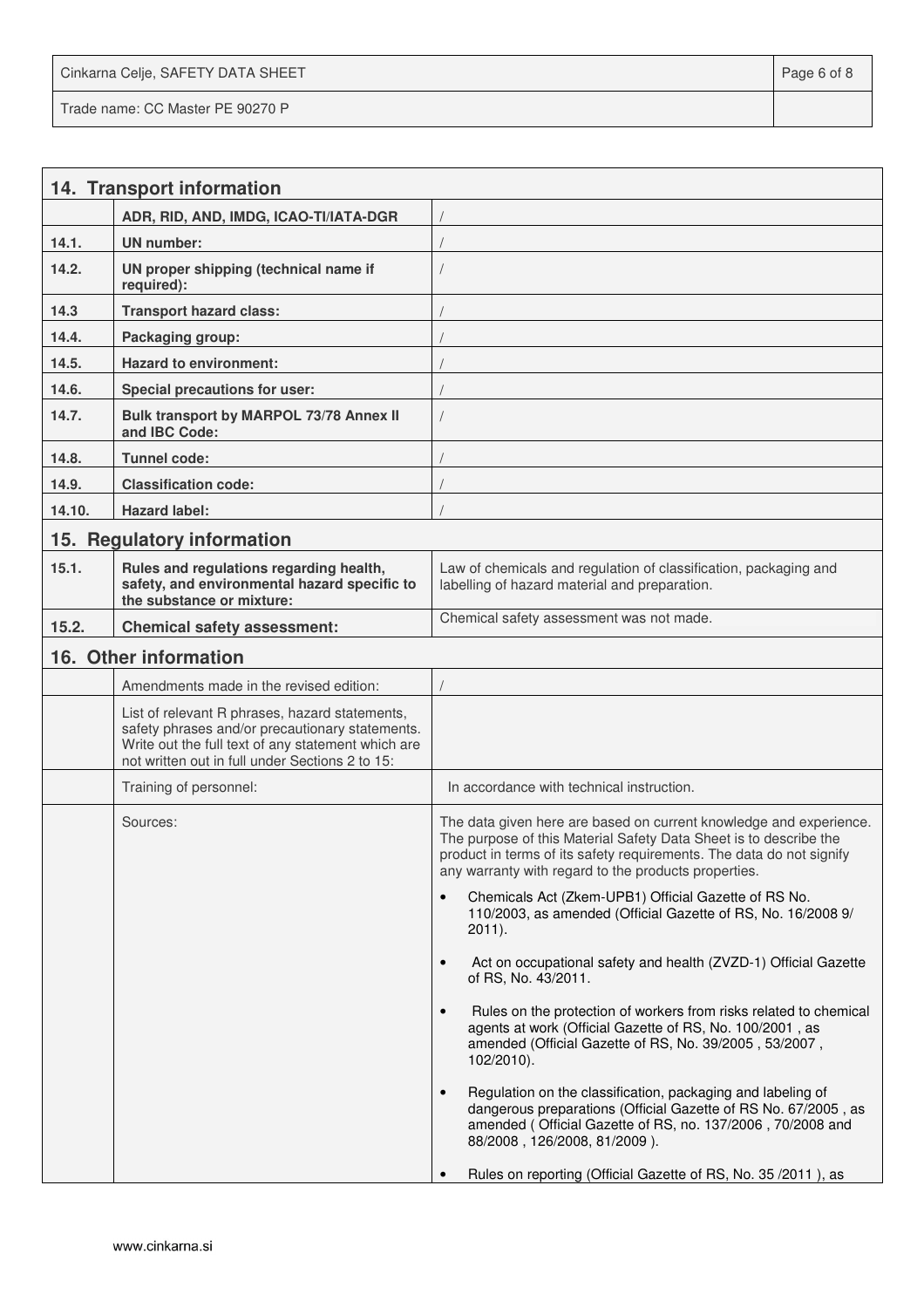| Cinkarna Celje, SAFETY DATA SHEET | Page 7 of 8 |
|-----------------------------------|-------------|
| Trade name: CC Master PE 90270 P  |             |

|  |                                              |                        | amended (Official Gazette RS, No. 49/2013).                                                                                                                                                                                                                                                                                                                                                                                                                                                                                                                                                                                                                                                                                                                                                                                                                                                          |
|--|----------------------------------------------|------------------------|------------------------------------------------------------------------------------------------------------------------------------------------------------------------------------------------------------------------------------------------------------------------------------------------------------------------------------------------------------------------------------------------------------------------------------------------------------------------------------------------------------------------------------------------------------------------------------------------------------------------------------------------------------------------------------------------------------------------------------------------------------------------------------------------------------------------------------------------------------------------------------------------------|
|  |                                              | $\bullet$              | Regulation on the management of packaging and packaging<br>waste (Official Gazette RS, no. 84/2006).                                                                                                                                                                                                                                                                                                                                                                                                                                                                                                                                                                                                                                                                                                                                                                                                 |
|  |                                              | $\bullet$<br>34/2008). | Ordinance on Waste Management (Official Gazette of RS, No.                                                                                                                                                                                                                                                                                                                                                                                                                                                                                                                                                                                                                                                                                                                                                                                                                                           |
|  |                                              | $\bullet$<br>$\bullet$ | Regulation (EC) no. 1907/2006 of the European Parliament and<br>of the Council concerning the Registration, Evaluation,<br>Authorisation and Restriction of Chemicals (REACH),<br>establishing a European Chemicals Agency, amending Directive<br>1999/45/EC and repealing Council Regulation (EEC) No. 793/93<br>and Commission Regulation (EC) no. 1488/94 and Council<br>Directive 76/769/EEC and Commission Directives 91/155/EEC,<br>93/67/EEC, 93/105/EEC and 2000/21/EC, as amended (OJ EU<br>No. 453 /2010, 348/2013).<br>Regulation (EC) no. 1272/2008 of the European Parliament and<br>of the Council on classification, labeling and packaging of<br>substances and mixtures, amending and repealing Directives<br>67/548/EEC, 1999/45 / EC and amending Regulation (EC) no.<br>1907/2006, as amended (Official Gazette of RS, No. 790/2009<br>286/2011, 618/2012, 0487/2013, 758/2013). |
|  |                                              | $\bullet$              | Publication of titles and references of harmonised standards<br>under Union harmonisation legislation (2013/C 186/01).                                                                                                                                                                                                                                                                                                                                                                                                                                                                                                                                                                                                                                                                                                                                                                               |
|  | A key or legend to abbreviation and acronyms | ADI-                   | Acceptable Daily Intake                                                                                                                                                                                                                                                                                                                                                                                                                                                                                                                                                                                                                                                                                                                                                                                                                                                                              |
|  | used in the safety data sheet:               | ADN -                  | European Agreement concerning the International                                                                                                                                                                                                                                                                                                                                                                                                                                                                                                                                                                                                                                                                                                                                                                                                                                                      |
|  |                                              |                        | Carriage of Dangerous Goods by Inland Waterways                                                                                                                                                                                                                                                                                                                                                                                                                                                                                                                                                                                                                                                                                                                                                                                                                                                      |
|  |                                              | CLP-                   | Regulation (EC) No 1272/2008 on classification,                                                                                                                                                                                                                                                                                                                                                                                                                                                                                                                                                                                                                                                                                                                                                                                                                                                      |
|  |                                              |                        | packaging and labelling of substances and mixtures                                                                                                                                                                                                                                                                                                                                                                                                                                                                                                                                                                                                                                                                                                                                                                                                                                                   |
|  |                                              | PNEC -                 | <b>Predicted No Effect Concentration</b>                                                                                                                                                                                                                                                                                                                                                                                                                                                                                                                                                                                                                                                                                                                                                                                                                                                             |
|  |                                              | DNEL -                 | Derived No Effect Level                                                                                                                                                                                                                                                                                                                                                                                                                                                                                                                                                                                                                                                                                                                                                                                                                                                                              |
|  |                                              | STOT-                  | Specific target organ toxicity                                                                                                                                                                                                                                                                                                                                                                                                                                                                                                                                                                                                                                                                                                                                                                                                                                                                       |
|  |                                              | ADR-                   | European Agreement concerning the International                                                                                                                                                                                                                                                                                                                                                                                                                                                                                                                                                                                                                                                                                                                                                                                                                                                      |
|  |                                              |                        | Carriage of Dangerous Goods by Road                                                                                                                                                                                                                                                                                                                                                                                                                                                                                                                                                                                                                                                                                                                                                                                                                                                                  |
|  |                                              | CAS -                  | <b>Chemical Abstract Services</b>                                                                                                                                                                                                                                                                                                                                                                                                                                                                                                                                                                                                                                                                                                                                                                                                                                                                    |
|  |                                              | EINECS -               | European Inventory of Existing Commercial Chemical                                                                                                                                                                                                                                                                                                                                                                                                                                                                                                                                                                                                                                                                                                                                                                                                                                                   |
|  |                                              | GHS-                   | Substances<br>Globally Harmonised System of Classification and<br>Labelling of Chemicals                                                                                                                                                                                                                                                                                                                                                                                                                                                                                                                                                                                                                                                                                                                                                                                                             |
|  |                                              | REACH-                 | Registration, Evaluation, Authorisation and Restriction of                                                                                                                                                                                                                                                                                                                                                                                                                                                                                                                                                                                                                                                                                                                                                                                                                                           |
|  |                                              |                        | Chemicals                                                                                                                                                                                                                                                                                                                                                                                                                                                                                                                                                                                                                                                                                                                                                                                                                                                                                            |
|  |                                              | ICAO-TI -              | International Civil Aviation Organisation - Technical                                                                                                                                                                                                                                                                                                                                                                                                                                                                                                                                                                                                                                                                                                                                                                                                                                                |
|  |                                              |                        | Instructions                                                                                                                                                                                                                                                                                                                                                                                                                                                                                                                                                                                                                                                                                                                                                                                                                                                                                         |
|  |                                              | IMDG -                 | Code International Maritime Dangerous Goods Code                                                                                                                                                                                                                                                                                                                                                                                                                                                                                                                                                                                                                                                                                                                                                                                                                                                     |
|  |                                              | IATA -                 | International Air Transport Association                                                                                                                                                                                                                                                                                                                                                                                                                                                                                                                                                                                                                                                                                                                                                                                                                                                              |
|  |                                              | ISO-                   | International Organization For Standardization                                                                                                                                                                                                                                                                                                                                                                                                                                                                                                                                                                                                                                                                                                                                                                                                                                                       |
|  |                                              | AOEL -                 | Acceptable Operator Exposure Level                                                                                                                                                                                                                                                                                                                                                                                                                                                                                                                                                                                                                                                                                                                                                                                                                                                                   |
|  |                                              |                        | NOAEL No - Observed Adverse Effect Level                                                                                                                                                                                                                                                                                                                                                                                                                                                                                                                                                                                                                                                                                                                                                                                                                                                             |